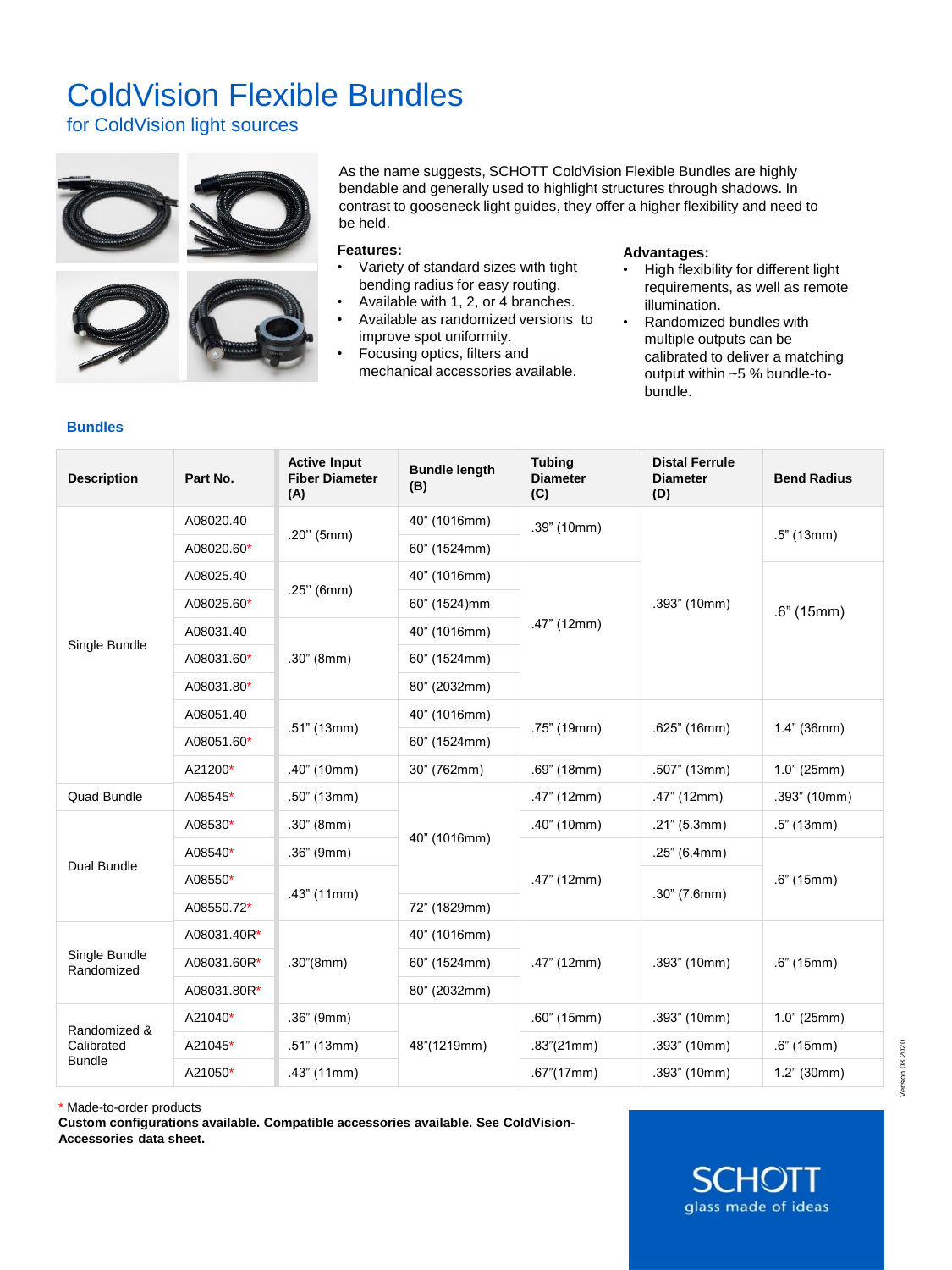



**Quad and Dual Bundle: Dimensions**







Quad Bundle, A08545

**Warning** : This product is manufactured with glass fiber. Not for use in cable/hose carrier. Call SCHOTT to discuss moving cable/hose carrier applications.

glass made of ideas